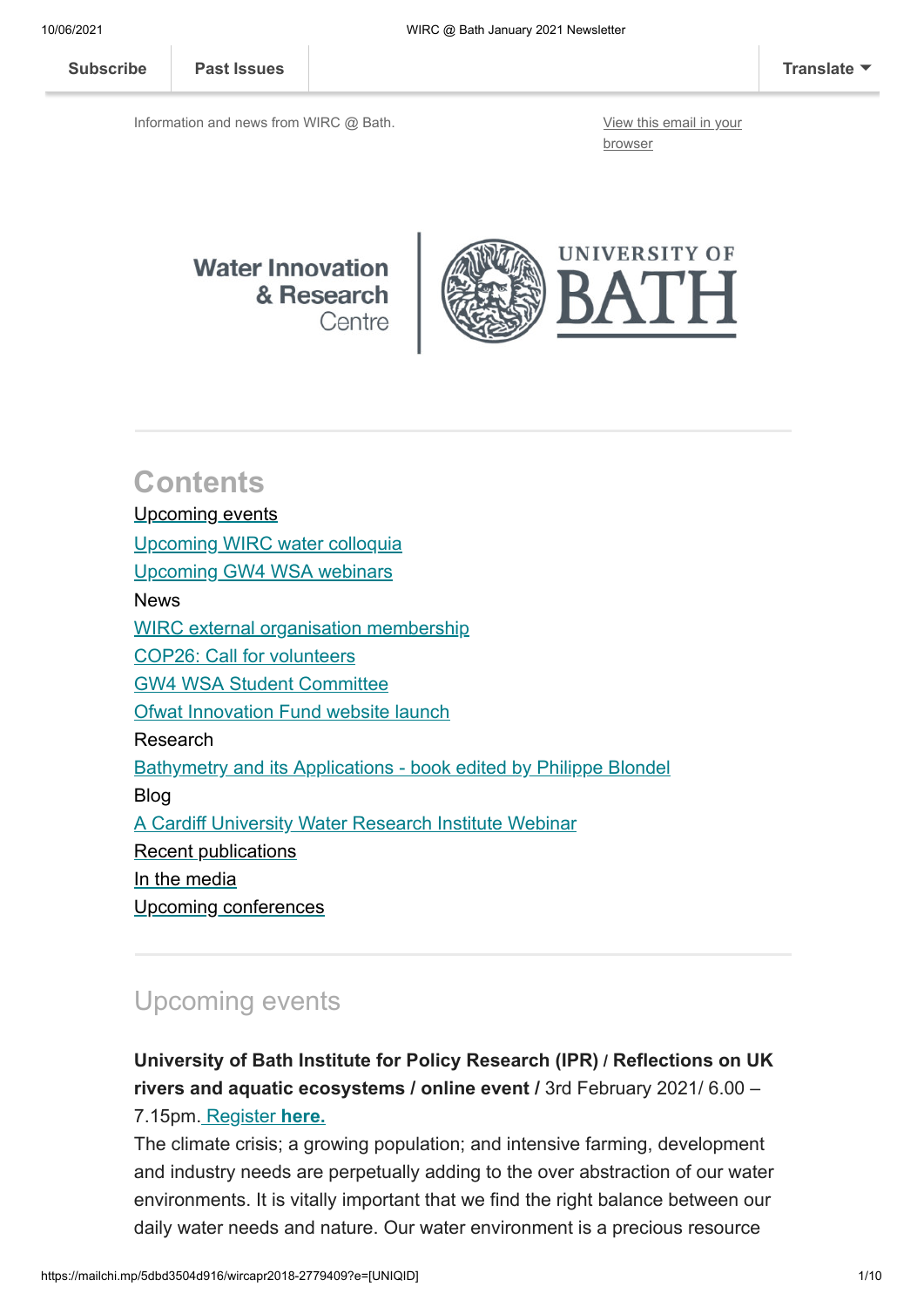Trust (**Richard Higgs**), Natural England (**Dr Rose O'Neill**) and the Environment Agency (**David Dangerfield**). The event also features IPR Director, **Professor Nick Pearce**, and will be chaired by **Professor Jan Hofman** [WIRC website.](https://www.bath.ac.uk/research-centres/water-innovation-and-research-centre-wirc-bath/)

#### **REDAWN / Reducing Energy Dependency in Atlantic Area Water**

**Networks/ final project virtual event – REDAWN & Beyond / 9<sup>th</sup> February** 2021**.** [Register here](https://eur01.safelinks.protection.outlook.com/?url=https%3A%2F%2Fwww.eventbrite.co.uk%2Fe%2Fredawn-final-event-redawn-beyond-registration-130667378647&data=04%7C01%7Cses64%40bath.ac.uk%7Cbf0f3083615b4bbe1a3e08d898449f79%7C377e3d224ea1422db0ad8fcc89406b9e%7C0%7C0%7C637426767794749589%7CUnknown%7CTWFpbGZsb3d8eyJWIjoiMC4wLjAwMDAiLCJQIjoiV2luMzIiLCJBTiI6Ik1haWwiLCJXVCI6Mn0%3D%7C1000&sdata=vWF6lUnpsymJsC7NjWYt%2B8iGRi0pH7faN%2FNAG1wcx3Q%3D&reserved=0)**.**

Join us for a lively event by the REDAWN team and external partners exploring the potential for energy recovery in water networks. The event will present the key results and successes from the research, engage stakeholders with a range of interactive activities and discuss the merits of MHP technologies to the [Atlantic Area and beyond. For more information, please visit the REDAWN](https://eur01.safelinks.protection.outlook.com/?url=https%3A%2F%2Fwww.redawn.eu%2Fredawn-and-beyond&data=04%7C01%7Cses64%40bath.ac.uk%7Cbf0f3083615b4bbe1a3e08d898449f79%7C377e3d224ea1422db0ad8fcc89406b9e%7C0%7C0%7C637426767794749589%7CUnknown%7CTWFpbGZsb3d8eyJWIjoiMC4wLjAwMDAiLCJQIjoiV2luMzIiLCJBTiI6Ik1haWwiLCJXVCI6Mn0%3D%7C1000&sdata=fWfk6Es9u48UFOZU8F9cq5%2FTcKCk2m4RiJ7Lk0g8E%2Fg%3D&reserved=0) website.

Please note that all these events are free and open to all.

### <span id="page-1-0"></span>Upcoming WIRC water colloquia

- 18/02/2021: [Franciszek](https://gw4fresh.co.uk/our-students/) Bydalek, GW4 FRESH CDT PhD student + another guest speaker (tbc). Title: "Microbial ecology and fate of pathogens in constructed polishing wetlands"
- 11/03/2021: [Prof Annemarie van](https://www.uva.nl/profiel/w/e/a.p.vanwezel/a.p.van-wezel.html) Wezel, University of Amsterdam. Title: "Risk assessment and risk mitigation in water quality"
- 04/2021: [Prof Maria Kennedy,](http://www.un-ihe.org/maria-kennedy) IHE Delft Institute for Water Education (date tbc). Title: "Assessing biofouling in seawater reverse osmosis systems"

All webinars will take place from 13.15 to 14.05 via Microsoft Teams. Full details for each, including registration information, will be distributed in due course. If you would like to present your research at our water colloquia series, please contact Dr Stuart Bennett ([sb2454@bath.ac.uk](mailto:sb2454@bath.ac.uk)).

### <span id="page-1-1"></span>Upcoming GW4 WSA webinars

- 05/02/2021: Dr Ifan [Jams](https://www.cardiff.ac.uk/people/view/1114731-jams-ifan), University of Cardiff. Title: "Plastic Pollution in Freshwater Ecosystems"
- 12/02/2021: [Simon Evans,](https://www.wyeuskfoundation.org/FAQs/simon-evans) The Wye and Usk Foundation.
- 19/02/2021: Dr Eirini [Nikoloudi,](http://wisecdt.org.uk/wise_people/eirini-nikoloudi/) WISE CDT graduate. Title: "Event Management and Event Response Planning for Smart Water Networks"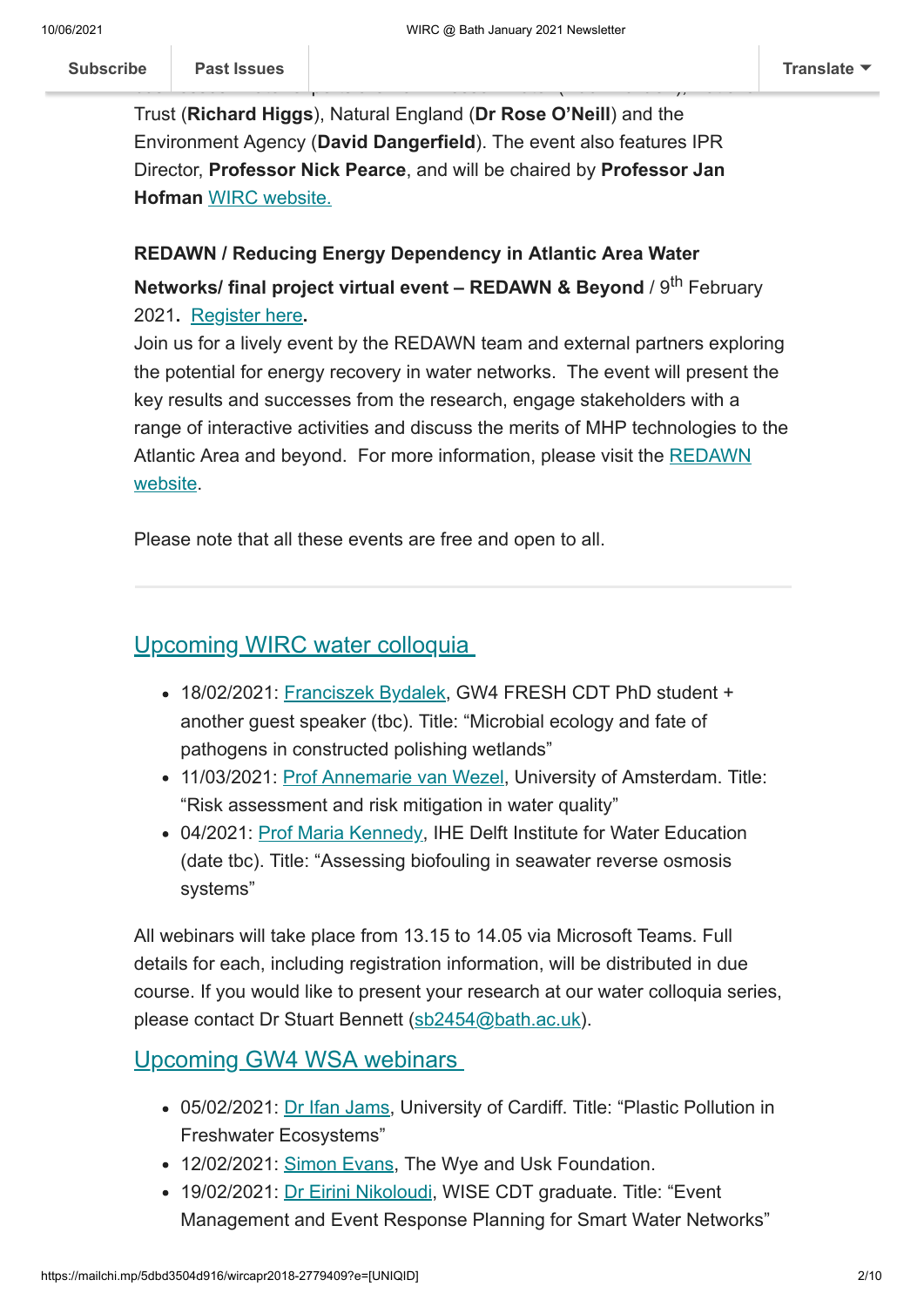| <b>Subscribe</b> | <b>Past Issues</b> |     |   |        |            |                 |                          |     | <b>Translate</b> |
|------------------|--------------------|-----|---|--------|------------|-----------------|--------------------------|-----|------------------|
|                  |                    |     |   |        | $\tilde{}$ |                 |                          |     |                  |
|                  | $\frac{1}{2}$      | --- | . | $\sim$ | -- -       | $- \cdot \cdot$ | $\overline{\phantom{a}}$ | . . |                  |

• 05/02/2021: Saeed [Parnow,](https://www.researchgate.net/profile/Saeed_Parnow) University of Tehran. Title: "Ground Sensing for Qanats"

For full details, including registration information, please visit [https://gw4water.com/events/gw4-wsa-webinar-series/.](https://gw4water.com/events/gw4-wsa-webinar-series/) If you would like to present your research at the GW4 WSA webinar series, please contact Dr Stuart Bennett ([sb2454@bath.ac.uk](mailto:sb2454@bath.ac.uk)).

### News

### <span id="page-2-0"></span>**WIRC external organisation membership**

WIRC is a member of a variety of national and international water-related organisations and bodies. We do this to extend our networks and to gain access to information and events for the benefit of all members of WIRC. In most cases indicating your membership of WIRC@Bath will gain free entry to events, or reduced rates at least. In some cases, these organisations have online databases of information, data, or other resources such as white papers, and we can provide access information for those interested. Please find below summaries of the organisations of which WIRC is currently a member, and what benefits they bring. If you are interested in any of the below, please don't hesitate to contact Dr Tom Arnot [\(cestca@bath.ac.uk](mailto:cestca@bath.ac.uk)) to find out more.

THE UK WATER PARTNERSHIP **The UK Water Partnership (UKWP)** [https://www.theukwaterpartnership.org](https://www.theukwaterpartnership.org/)

The UKWP was established in 2015 to provide a strategic vision for the development and growth of the UK water industry. The UKWP aims to bring the UK water sector together into a single, coherent body in order to promote understanding, cooperation and coordination. The UKWP's stated aims are:

- Identify key strategic water challenges and establish pathways and funding mechanisms to stimulate change in action
- Create national water partnerships with UK governments to address national water challenges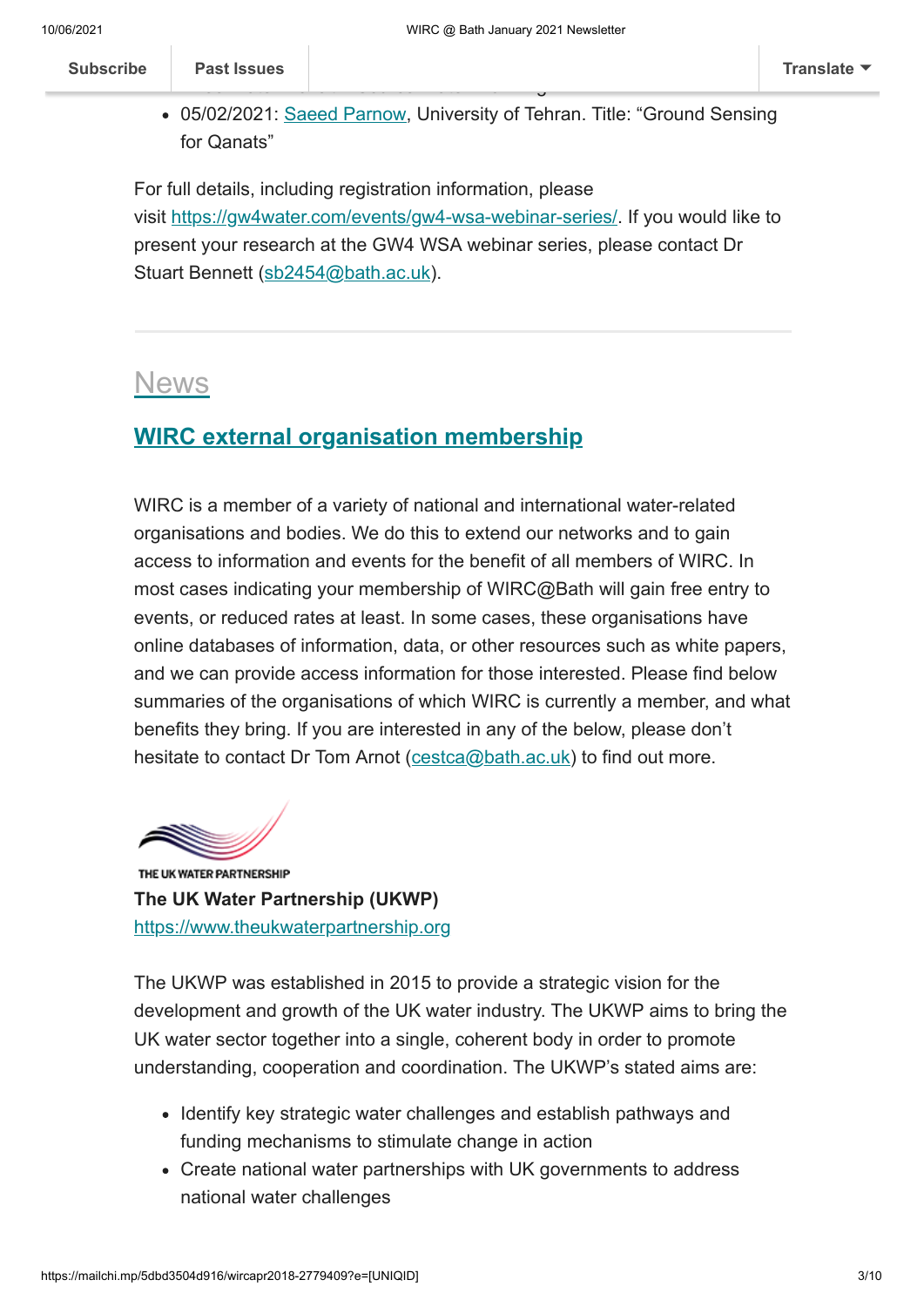Being a member of the UKWP provides opportunity to influence the UK water sector, gives WIRC@Bath enhanced visibility, and routes to impact and delivery of research. Jan Hofman and Tom Arnot are members of the UKWP Delivery (i.e. strategy) and Technical Advisory Groups.



#### **Water Industry Forum (WIF)**

[http://www.waterindustryforum.com](http://www.waterindustryforum.com/)

WIF is a stakeholder forum and information hub for the UK water sector that was established in 2021. WIF's role is to:

- Build and manage the network of UK stakeholder organisations.
- Provide a neutral platform for determining the action required to meet challenges.
- Encourage action through workshops and collaborative projects.
- Create opportunities for the development and implementation of innovative solutions.
- Provide a 'one stop shop' for information needs of the sector.

Membership of WIF provides full access to this forum and network and therefore provides WIRC members with connection to a wide range of different actors within the UK water sector. WIF also holds a by invitation annual "Water Professors Dinner" – an opportunity to connect with the academic research base. Finally, WIF holds brainstorming and discussion events under "Chatham House Rules", where relevant stakeholders from different perspectives can come together and discuss sensitive issues facing the water industry in confidence.

# **IDBA** Anaerobic Digestion and

#### **Anaerobic Digestion and Bioresources Association (ADBA)**

ADBA was established in 2009 to represent the UK anaerobic digestion (AD) and bioresources industry and to support its development. As a trade association, ADBA lobbies government on behalf of the industry. It also holds industry events, such as workshops and educational events, and acts as a forum in which operators, suppliers, farmers, academics and companies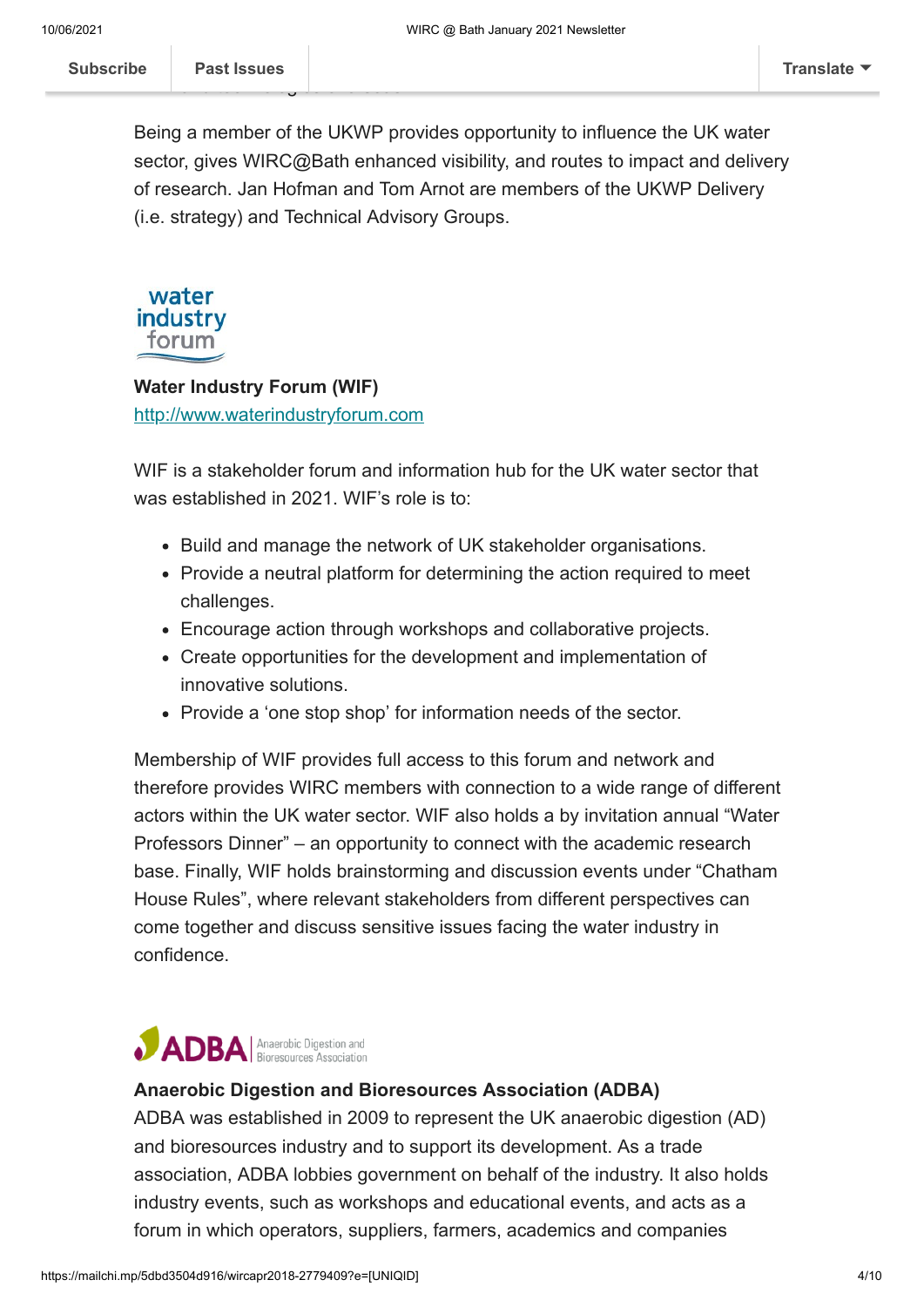ABDA's renewable energy and biogas tools and extensive resources (there are a lot of case studies of AD on biowaste resources), and connects us to the vast network of stakeholders working in the AD industry. Those of us working in renewable energy, circular economy and zero carbon aspects of the water cycle should find this invaluable.

collaborate to address challenges. Our membership allows us access to

### watershare®

#### <https://www.watershare.eu/>

Watershare is a worldwide network of water research organisations and utilities dedicated to applying global expertise to master local water challenges. Member experts collaborate in developing knowledge and science-based tools. The experts then apply this expertise in tackling a wide variety of water issues in their regions. Members of Watershare can upload their modelling tools behind a web-interface, such that other stakeholders can trial them using their own data. This is a great route to independent validation of a model or approach to analysis, and hence impact etc. There is also a member's area where you can trial modelling tools uploaded by other members.



### **Water Europe (WE)**

#### [https://watereurope.eu](https://watereurope.eu/)

Formed as WssTP in 2004 by the European Commission, Water Europe is the voice and promoter of water research and innovation in Europe. WE's missions includes improving coordination and collaboration in the water sectors throughout the EU, enhancing the competitiveness of European water sector, and contributing to solving global water challenges through research and innovation. WE membership connects WIRC members to one of the largest networks of water-oriented stakeholders, research organisations and service providers in the world. Through our membership we have access to WE's policy work, it's thought leadership, EU funding programmes, networking activities and more. Water Europe has been very successful in influencing EU research programmes under Horizon 2020, and this will continue into the new Water Europe programmes, which thankfully the UK will be a fully functional partner post Brexit. Jan Hofman the working groups on on Urban Water Pollution and Water Security for Water Europe, and Jan and Tom Arnot are members of several the special interest groups.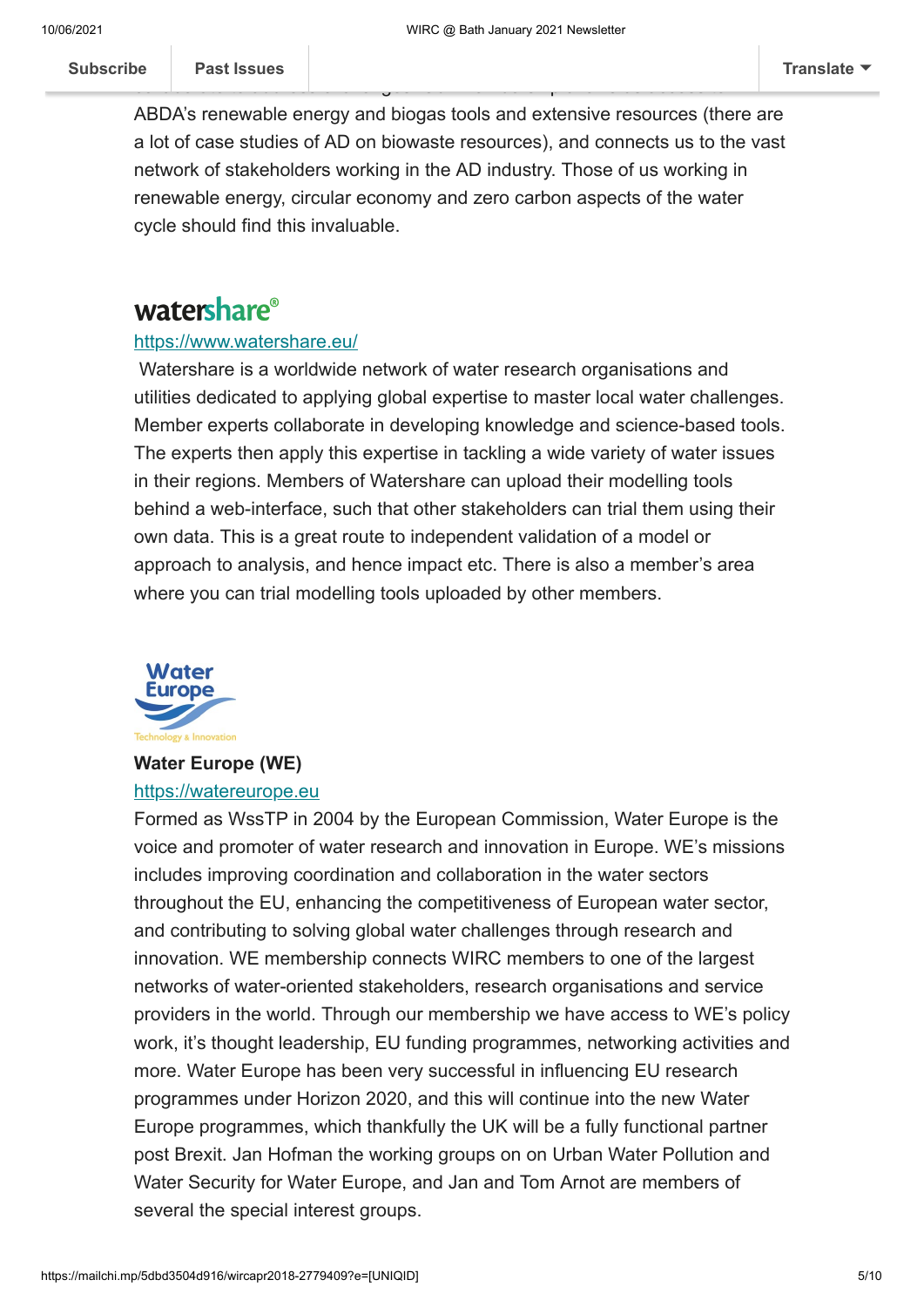#### S**ensors for Water Interest Group (SWIG)**

#### [https://www.swig.org.uk](https://www.swig.org.uk/)

Established in 1993, SWIG is an organisation that promotes the dissemination of information on sensor development and fosters collaboration through workshops and related activities. SWIG's stated aims are:

- To provide a forum for manufacturers, end users and researchers in the sensor community.
- To provide workshops that concentrate on practical applications and current challenges for measurement and control in the water, wastewater, and natural waters.
- To encourage collaboration between all parties interested in research, development and use of sensors for the control and measurement of water quality and quantity.

Membership of SWIG provides considerable benefits of working with leading experts in the field of water-oriented sensor research. SWIG provides networking opportunities, research dissemination opportunities, and opportunities to develop new collaborative partnerships. There is currently an open competition for Early Career Research colleagues who are working on sensing devices (soft or hard) in water systems – way not apply and see if you can win recognition for your work and a prize bonus?

#### **NORMAN Network**

The NORMAN Network was established in 2005 with the financial support of the European Commission. It is a network of laboratories, research centres and related organisations for the monitoring and biomonitoring of emerging environmental substances. The mission of the network is to:

- Enhance the exchange of information and collection of data on emerging environmental substances.
- Encourage the validation and harmonisation of common measurement methods and monitoring tools so that demands of risk assessors can be better met.
- Ensure that knowledge of emerging pollutants is maintained and developed by stimulating coordinated, interdisciplinary projects on problem-oriented research and knowledge transfer to address identified needs.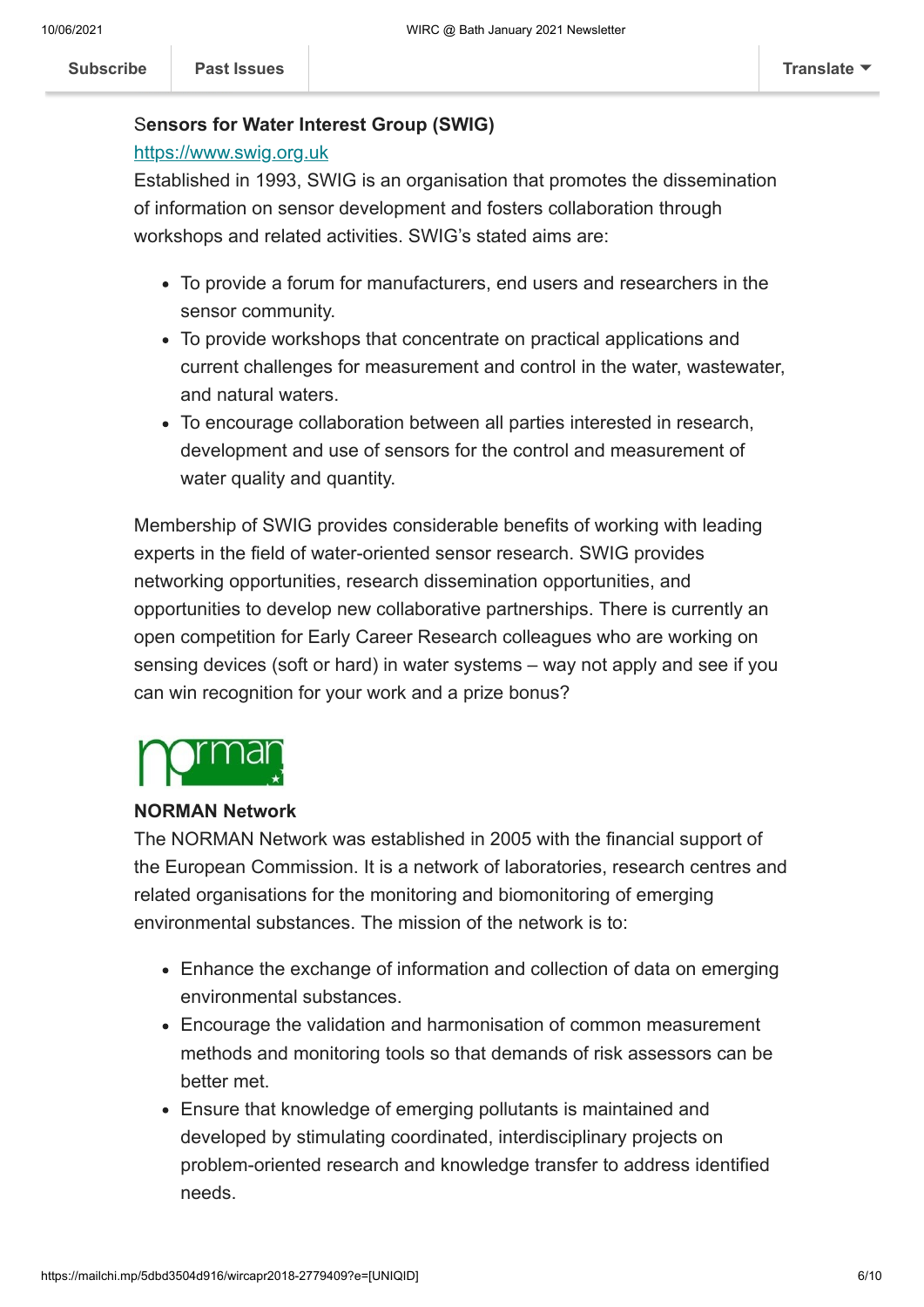the field of emerging environmental pollutants. The NORMAN network also collects data for its open access databases with large datasets on concentrations, fate and (eco)toxicological data for organic micropollutants in water. Recently a database on Covid-19 in wastewater was added with a contribution from Bath.

wide network of leading practices and researchers and researchers working in the state in the state in the sta

### <span id="page-6-0"></span>COP26: Call for volunteers

The [2021 United Nations Climate Change Conference](https://ukcop26.org/) (COP26) will be held from 1<sup>st</sup> to 12<sup>th</sup> November at the SEC Centre in Glasgow, and the organisers are looking for volunteers to facilitate the event.

As a volunteer, you will provide key information on the conference and conference venues, advice on how to move around the city and promote the best of what Glasgow has to offer. Volunteers will provide Glasgow's worldfamous warm welcome to ensure that delegates and visitors have the best possible experience, playing a crucial role in the success of this important event.

You will interact with delegates in and around the city centre, along main waking routes to the SEC centre, at key transport and accommodation hubs, and also at key locations in Edinburgh. Volunteers will undertake shifts during the period 28<sup>th</sup> October to 14<sup>th</sup> November and must be available during this period. You should expect to undertake around six shifts during this time and will be invited to attend training ahead of these dates.

If you are interested in volunteering, please contact Stuart Bennett ([sb2454@bath.ac.uk](mailto:sb2454@bath.ac.uk)) for more information.

### <span id="page-6-1"></span>GW4 WSA Student Committee

The GW4 WSA consortium has established a doctoral research student committee, which will organise and host early career events under the WSA banner. The committee is comprised of two doctoral students from each of the four GW4 universities, and **we are looking for one more volunteer from Bath to join**. You will be working with colleagues from across the GW4 and from the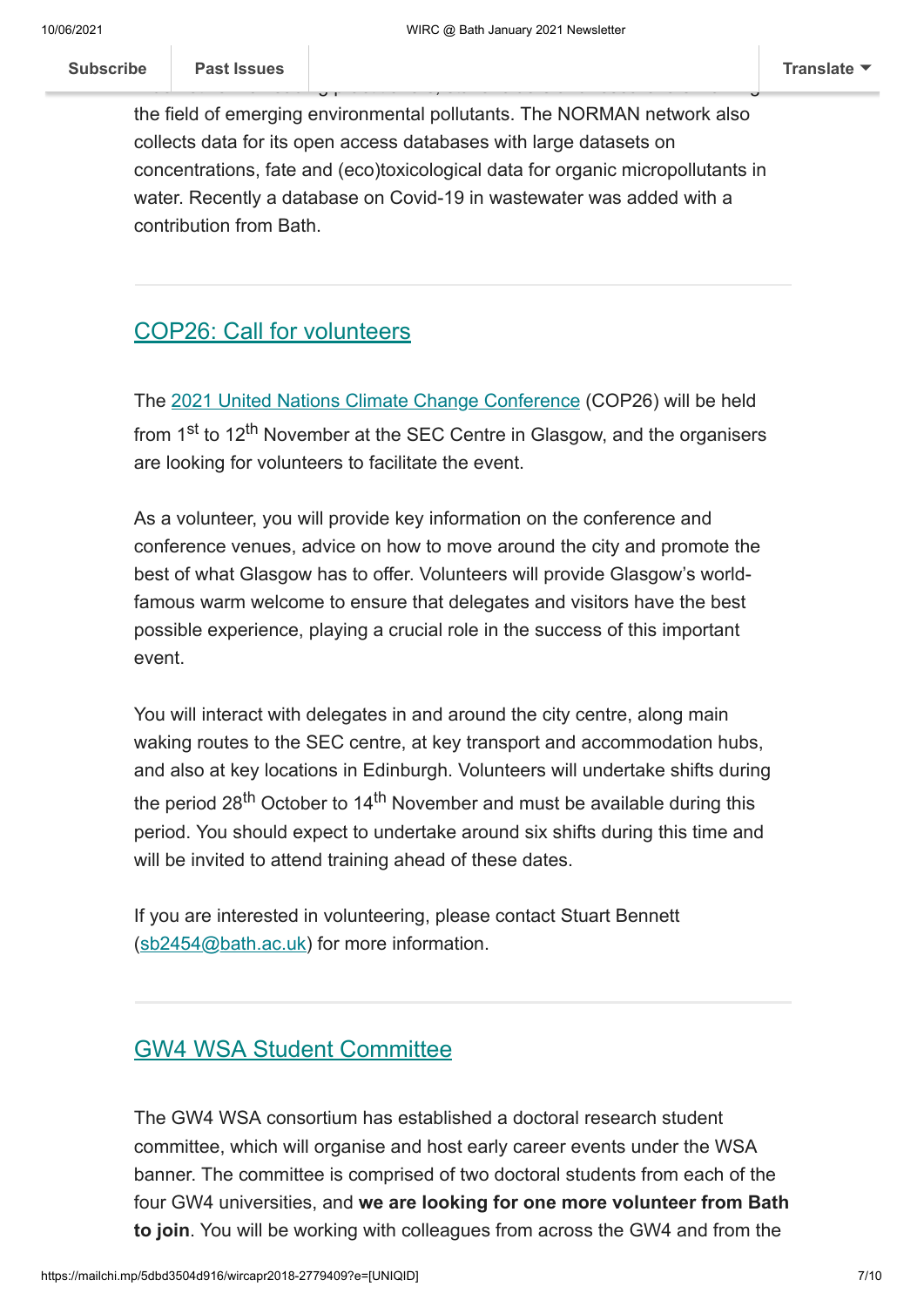you are interested in joining, please email Stuart Bennett: [sb2454@bath.ac.uk](mailto:sb2454@bath.ac.uk).

 $S$ askatchewan, Canada, who also have representatives on the committee. If  $\alpha$ 

#### <span id="page-7-0"></span>OFwat Innovation Fund website launch

The [new website](https://waterinnovation.challenges.org/) for the Ofwat Innovation Fund has been launched. The website contains all the relevant information regarding the Innovation Fund, including its scope and aims, details on how to enter bids for funding, a list of delivery partners, and updates and news related to the fund. Currently, a £2 million Innovation in Water Challenge (IWC) competition is open, and the deadline for entries is at 12 noon (GMT) on 26th February 2021. The £40 million main competition opens in Spring 2021 and more details will be released later this year. If you are interested in the fund, please visit [https://waterinnovation.challenges.org.](https://waterinnovation.challenges.org/) If you would like to discuss the fund with colleagues at WIRC, please email [wirc@bath.ac.uk](mailto:wirc@bath.ac.uk).

### **Research**



## <span id="page-7-1"></span>Bathymetry and its Applications book edited by Philippe Blondel

More than 20k downloads! Philippe Blondel had edited a book on *Bathymetry and its Applications*, available as open access on the publishers' website. Over the Christmas period, this book passed the 20,000 download mark:

<span id="page-7-2"></span>[https://www.intechopen.com/books/bathymetry-and-its](https://eur01.safelinks.protection.outlook.com/?url=https%3A%2F%2Fwww.intechopen.com%2Fbooks%2Fbathymetry-and-its-applications&data=04%7C01%7Cses64%40bath.ac.uk%7C96ba1ffb59a54dad365108d8bc6ff0c5%7C377e3d224ea1422db0ad8fcc89406b9e%7C0%7C0%7C637466536250317079%7CUnknown%7CTWFpbGZsb3d8eyJWIjoiMC4wLjAwMDAiLCJQIjoiV2luMzIiLCJBTiI6Ik1haWwiLCJXVCI6Mn0%3D%7C1000&sdata=%2F0AzWEOK74%2BtojwvBVFryLRCoK4uWH3gwTm%2Fj2Pqmu4%3D&reserved=0)applications. Mapping oceans and water bodies, how deep they are and what they are made of, is explained in great detail in this book, with chapters by experts of the different mapping techniques, from traditional sonars to lasers and other tools. All available as Open Access e-chapters.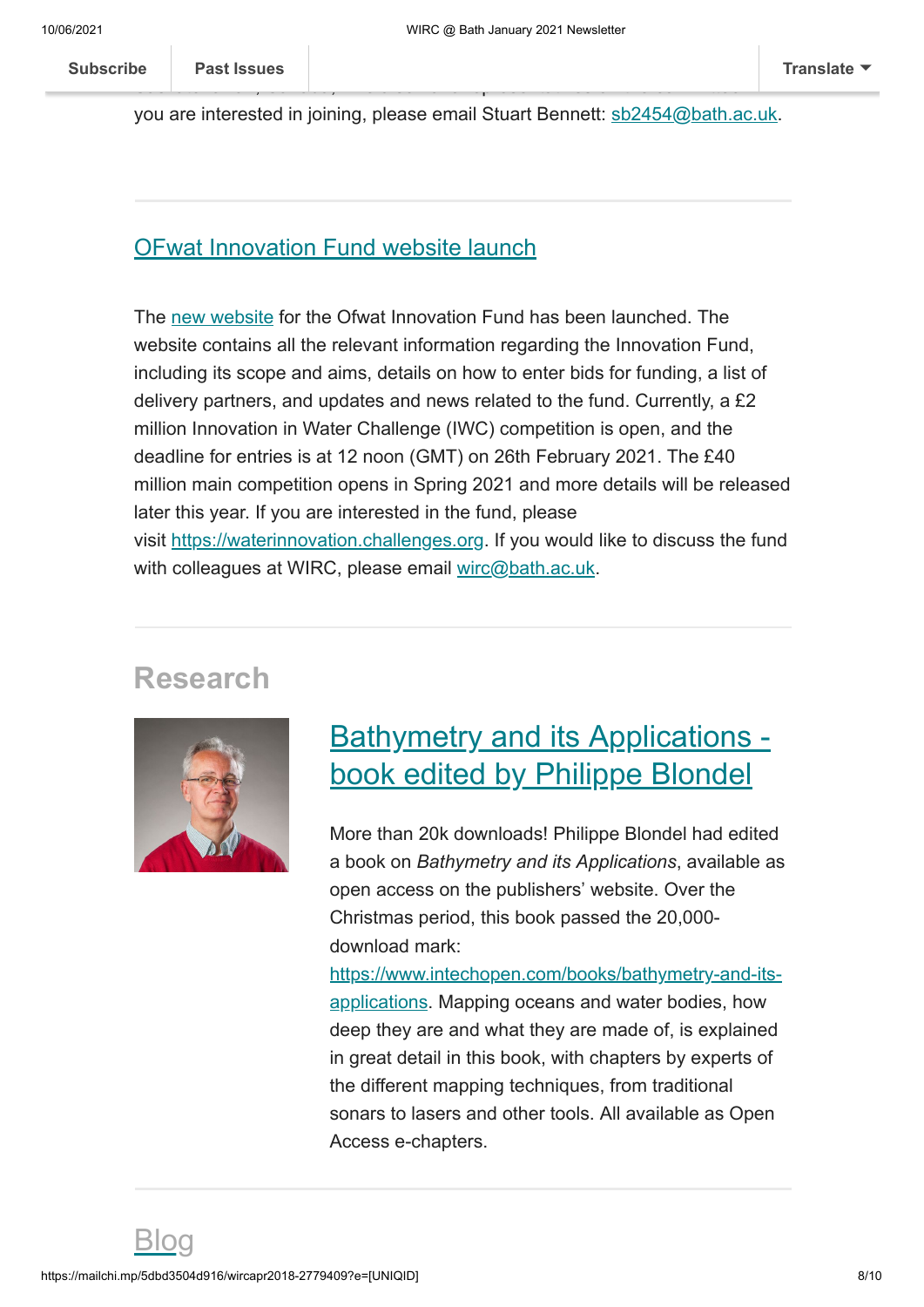based models to drought impacts on rural communities' - online event 4th February 2021 13:00-14:00.

**A C[ardiff University](https://us12.campaign-archive.com/home/?u=d7614ea34eb388bb6f0caa07a&id=d688d5b543) Water Research Institute Webinar** - 'Applying agent-

The talk will be given by [Marthe Wens](https://research.vu.nl/en/persons/marthe-wens) of the [Institute for](https://www.ivm.vu.nl/en/index.aspx) Environmental Studies at the Free University [\(Vrije Universiteit\) of Amsterdam.We look forward to a](https://www.ivm.vu.nl/en/index.aspx) broad interdisciplinary attendance to this webinar, as the themes discussed will include hydrology, climate, human behaviors, international development, economics, etc. [Register here.](https://www.eventbrite.co.uk/e/applying-agent-based-models-to-drought-impacts-on-rural-communities-tickets-137390307107)

### <span id="page-8-0"></span>**Recent publications**

- *[Sustainable Water Engineering](https://www.elsevier.com/_dynamic/product-display?isbn=978-0-12-816120-3>)*[.](https://www.elsevier.com/_dynamic/product-display?isbn=978-0-12-816120-3>) 1 edn, Elsevier. Charlesworth, S, Booth, C & Adeyeye, K
- ['Low-frequency ocean acoustics measurements from the Lofoten-](https://asa.scitation.org/doi/abs/10.1121/2.0001324)Vesterålen Ocean Observatory, Norway', *Proceedings of Meetings on Acoustics*, vol. 40, Garibbo, S, Blondel, P, Heald, G, Heyburn, R, Hunter, AJ & Williams, D
- ['Azulenesulfonium and azulenebis\(sulfonium\) salts: Formation by](https://www.sciencedirect.com/science/article/pii/S0040402020309133?via%3Dihub) interrupted Pummerer reaction and subsequent derivatisation by nucleophiles', *Tetrahedron*, vol. 76, no. 49, López-Alled, CM, Martin, FJO, Chen, KY, Kociok-Köhn, G, James, TD, Wenk, J & Lewis, SE

### <span id="page-8-1"></span>**In the media**

**Aqua~360: Water for All** [- Emerging Issues and Innovations conference](https://www.aqua360.net/) - 31st August - 2nd September 2021, University of Exeter, Keynote speaker **Prof Barbara Kasprzyk - Hordern** from Bath

### <span id="page-8-2"></span>**Upcoming conferences**

**[31 March - 02 April 2021 Riga, Latvia:](https://iwa-network.org/events/12th-eastern-european-young-water-professionals-conference-water-for-all-water-for-nature-reliable-water-supply-wastewater-treatment/)** 12th Eastern European Young Water Professionals Conference

**[07 April 2021 - 09 April 2021 France, Bordeaux:](https://iwa-network.org/events/11th-iwa-efficient-urban-water-management-conference/)** 11th IWA Efficient Urban Water Management Conference